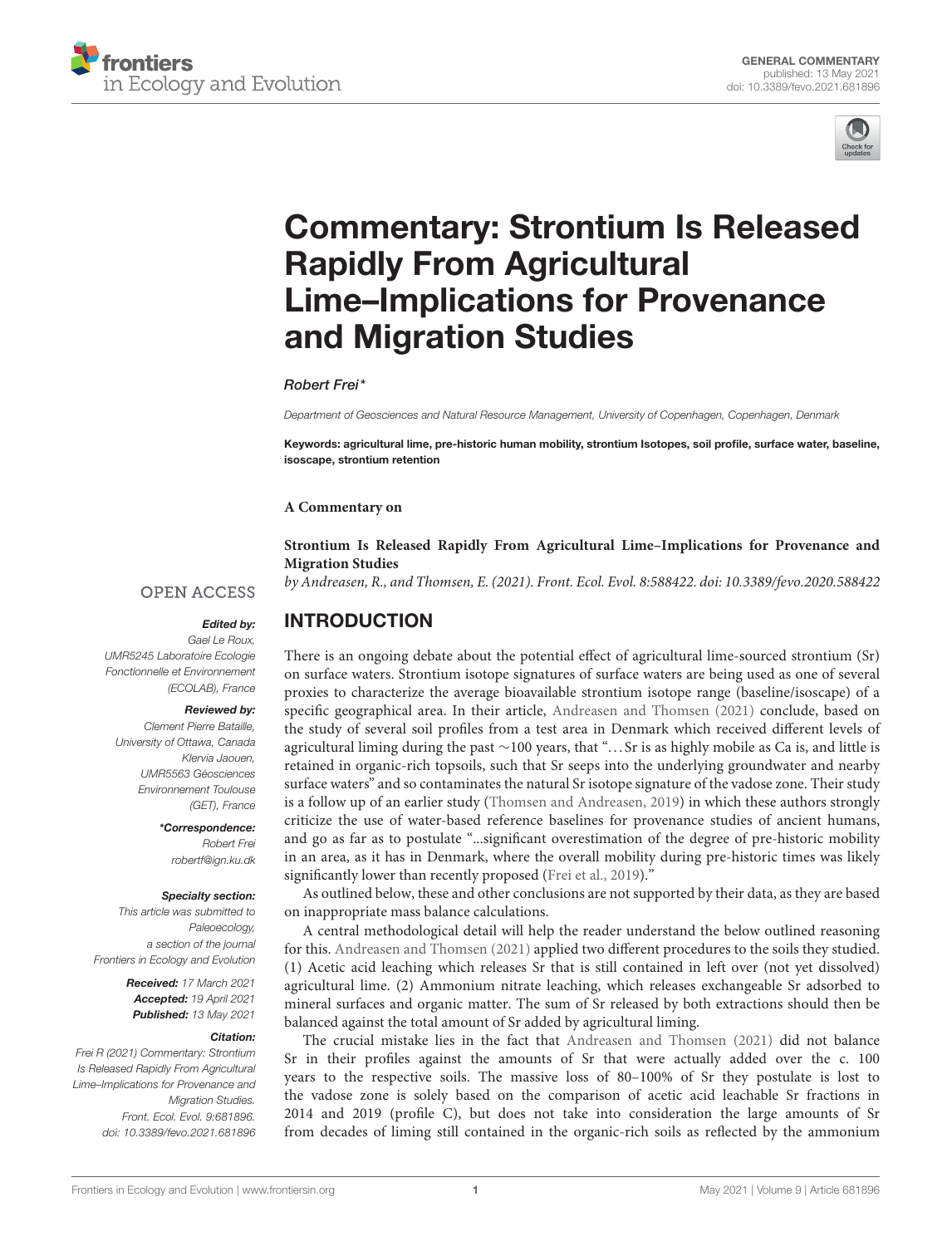<span id="page-1-0"></span>TABLE 1 | Strontium retention percentage values in 4 different profiles studied by [Andreasen and Thomsen \(2021\)](#page-3-0).

| <b>Parameters</b>                                                                    | <b>Quadrant B</b><br><b>Extremely</b><br>over-limed | <b>Quadrant C</b><br><b>Extremely over-limed</b> | 2019         | 2014                           | <b>Quadrant A</b><br><b>Normally limed</b> | <b>Farmland F</b><br><b>Normally limed</b> |
|--------------------------------------------------------------------------------------|-----------------------------------------------------|--------------------------------------------------|--------------|--------------------------------|--------------------------------------------|--------------------------------------------|
| Lime rate in 2012/2013<br>(2012-2019 for Farmland F);<br>lime [Sr; ppm]; frequency*  | 36t/ha; 800; once                                   | 48t/ha; 800; once                                |              |                                |                                            | 2t/ha; 800; every 4<br>years               |
| Lime rate in 2012/2013<br>(2012-2019 for Farmland F);<br>lime [Sr; ppm]; frequency*  | 36t/ha; 1,000;<br>once                              | 48t/ha; 1,000;<br>once                           |              |                                |                                            | 2t/ha; 1,000; every<br>4 years             |
| Lime rate in 2012/2013<br>(2012-2019 for Farmland F);<br>lime [Sr; ppm]; frequency** | 36t/ha; 600; once                                   | 48t/ha; 600; once                                |              |                                |                                            | 2t/ha; 600; every 4<br>years               |
| Total Sr added $(\mu g/ha)$ ; 800<br>ppm Sr in lime +                                | $2.88E + 10$                                        |                                                  | $3.84E + 10$ | $3.84E + 10$                   |                                            | $3.20E + 09$                               |
| Total Sr added $(\mu g/ha)$ ;<br>1,000 ppm Sr in lime $^+$                           | $3.60E + 10$                                        |                                                  | $4.80E + 10$ | $4.80E + 10$                   |                                            | $4.00E + 09$                               |
| Total Sr added $(\mu g/ha)$ ; 600<br>ppm Sr in lime +                                | $1.80E + 10$                                        |                                                  | $2.88E + 10$ | $2.88E + 10$                   |                                            | $2.40E + 09$                               |
| Lime rate 1923-2011; [Sr;<br>ppm] in lime; frequency*                                | 2t/ha; 800; every 4<br>years                        | 2t/ha; 800; every 4<br>years                     |              | 2t/ha; 800; every 4<br>years   |                                            | 2t/ha; 800; every 4<br>years               |
| Lime rate 1923-2011; [Sr;<br>ppm] in lime; frequency*                                | 2t/ha; 1,000; every<br>4 years                      | 2t/ha; 1,000; every<br>4 years                   |              | 2t/ha; 1,000; every<br>4 years |                                            | 2t/ha; 1,000; every<br>4 years             |
| Lime rate 1923-2011; [Sr;<br>ppm] in lime; frequency**                               | 2t/ha; 600; every 4<br>years                        | 2t/ha; 600; every 4<br>years                     |              | 2t/ha; 600; every 4<br>years   |                                            | 2t/ha; 600; every 4<br>years               |
| Total Sr added $(\mu g/ha)$ ; 800<br>ppm Sr lime <sup>++</sup>                       | $3.52E + 10$                                        |                                                  | $3.52E + 10$ | $3.52E + 10$                   | $3.52E + 10$                               | $3.52E + 10$                               |
| Total Sr added $(\mu g/ha)$ ;<br>1,000 ppm Sr $lime++$                               | 4.40E+10                                            |                                                  | $4.40E + 10$ | 4.40E+10                       | 4.40E+10                                   | 4.40E+10                                   |
| Total Sr added $(\mu g/ha)$ ; 600<br>ppm Sr lime <sup>++</sup>                       | $2.64E + 10$                                        |                                                  | $2.64E + 10$ | $2.64E + 10$                   | $2.64E + 10$                               | $2.64E + 10$                               |
| Reference soil volume (m <sup>3</sup> )<br>of topmost 50 cm                          | $5.0E + 03$                                         |                                                  | $5.0E + 03$  | $5.0E + 03$                    | $5.0E + 03$                                | $5.0E + 03$                                |
| Reference soil weight (g);<br>using soil density of 1.6 t/m <sup>3</sup>             | $8.0E + 09$                                         |                                                  | $8.0E + 09$  | $8.0E + 09$                    | $8.0E + 09$                                | $8.0E + 09$                                |
| Calculated [Sr; ppm] in soil;<br>800 ppm lime#                                       | 8.0                                                 |                                                  | 9.2          | 9.2                            | 4.4                                        | 4.8                                        |
| Calculated [Sr; ppm] in soil;<br>1,000 ppm $lime$ #                                  | 10.0                                                |                                                  | 11.5         | 11.5                           | 5.5                                        | 6.0                                        |
| Calculated [Sr; ppm] in soil;<br>600 ppm lime#                                       | 6.0                                                 |                                                  | 6.9          | 6.9                            | 3.3                                        | 3.6                                        |
| Average [Sr; ppm]<br>measured; $NH_4NO_3$                                            | 5.5                                                 |                                                  | 4.3          | 4.0                            | 2.8                                        | 2.6                                        |
| SrR% in soil; 800 ppm lime;<br>NH <sub>4</sub> NO <sub>3</sub> extract               | 68                                                  |                                                  | 47           | 43                             | 63                                         | 53                                         |
| SrR% in soil; 1,000 ppm<br>lime; $NH4NO3$ extract                                    | 55                                                  |                                                  | 37           | 35                             | 50                                         | 43                                         |
| SrR% in soil; 600 ppm lime;<br>$NH4NO3$ extract                                      | 91                                                  |                                                  | 62           | 58                             | 84                                         | 71                                         |
| Average [Sr; ppm]<br>measured; HAc^                                                  | 6.1                                                 |                                                  | 2.0          | 6.6 <sup>n</sup>               | 1.1                                        | 1.2                                        |
| SrR% in soil; 800 ppm lime;<br>HAc extract                                           | 76                                                  |                                                  | 22           | 72                             | 24                                         | 25                                         |
| SrR% in soil; 1,000 ppm<br>lime; HAc extract                                         | 61                                                  |                                                  | 18           | 57                             | 19                                         | 20                                         |
| SrR% in soil; 600 ppm lime,<br>HAc extract                                           | 101                                                 |                                                  | 30           | 96                             | 32                                         | 33                                         |
| Average [Sr; ppm]<br>measured; $NH_4NO_3 + HAc$                                      | 11.6                                                |                                                  | 6.3          | 10.6                           | 3.8                                        | 3.7                                        |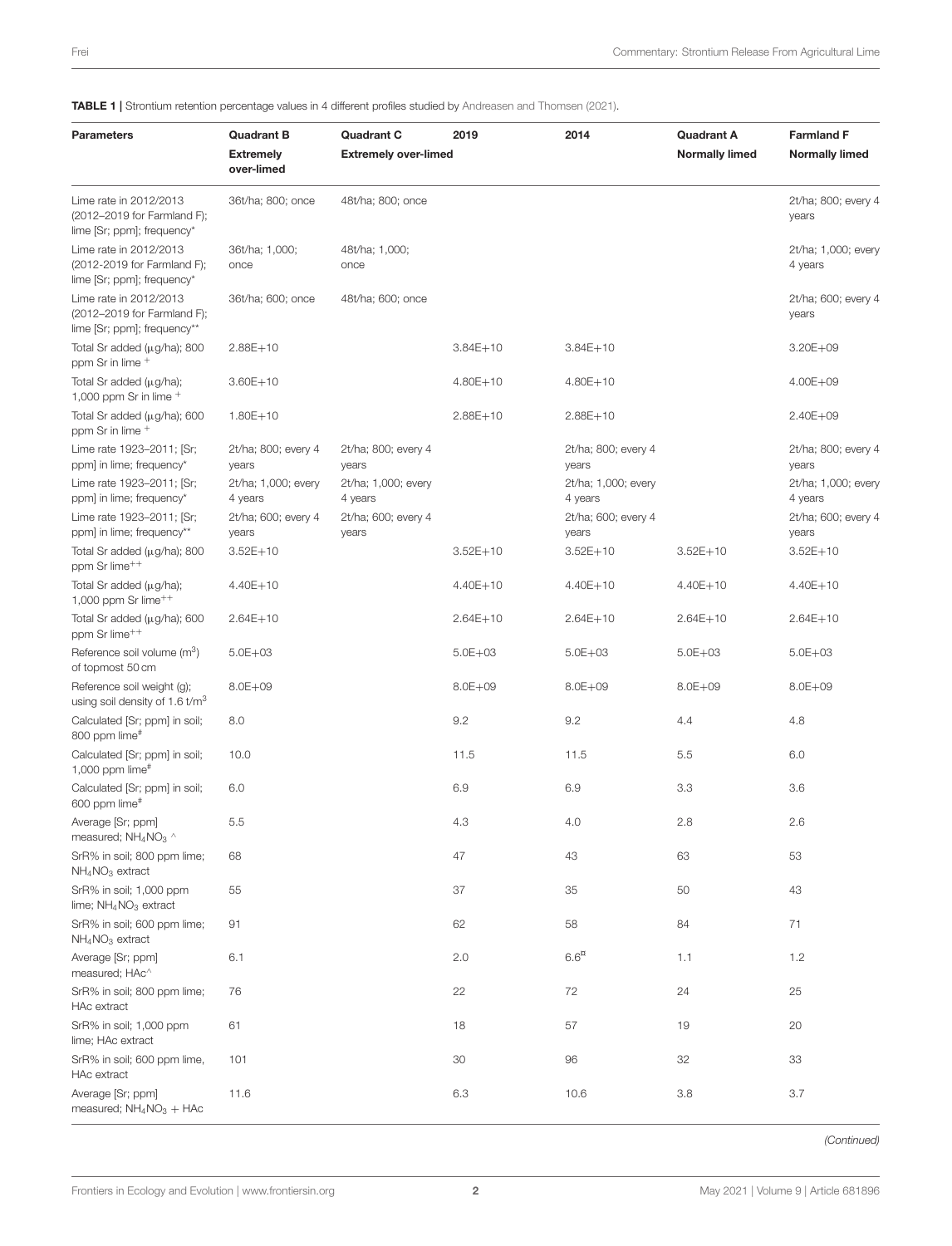| <b>Quadrant B</b>              | <b>Quadrant C</b> | 2019                  | 2014                        | <b>Quadrant A</b> | <b>Farmland F</b> |
|--------------------------------|-------------------|-----------------------|-----------------------------|-------------------|-------------------|
| <b>Extremely</b><br>over-limed |                   | <b>Normally limed</b> | <b>Normally limed</b>       |                   |                   |
| 144                            |                   | 69                    | 115                         | 87                | 78                |
| 116                            |                   | 55                    | 92                          | 69                | 62                |
| 192                            |                   | 92                    | 154                         | 116               | 104               |
|                                |                   |                       | <b>Extremely over-limed</b> |                   |                   |

\*800–1,000 ppm Sr in lime (Chalk, "Dania," U. Maastrichtian), reported by [Thomsen and Andreasen \(2019\)](#page-3-1) and used in the mass budget calculations of [Andreasen and Thomsen \(2021\)](#page-3-0); liming rates reported by [Andreasen and Thomsen \(2021\)](#page-3-0).

 $\ddot{ }$ 600 ppm Sr used here in addition as the most realistic lime Sr concentration, based on Ma/Ca = 0.042  $\pm$  0.015 (2σ, n = 4) in top 50 cm of profile C (2014; [Frei et al., 2020\)](#page-3-3), to account for a dolomitic component in the lime (2.5% Mg-Chalk, "Dankalk Aggersund," [Thomsen and Andreasen, 2019\)](#page-3-1).

<sup>+</sup>Total amount of Sr added via agricultural lime in 2012/2013 (during period 2012–2019 for Farmland F).

++Total amount of Sr added via agricultural lime during period 1923–2011.

<sup>n</sup> Assuming 33 ppm of Sr measured by [Frei et al. \(2020\)](#page-3-3) in the HAc fraction of the 5–15 cm soil interval of untilled quadrant C in 2014, distributed over the 50 cm thick reference soil layer. #Calculated from the total amounts of Sr added via agricultural lime, using respective liming rates, and expressed relative to weight of reference soil volume of 5,000 m<sup>3</sup> assuming a soil density of 1.6 t/m $3$ .

<sup>∧</sup>Calculated as the sum of Sr amounts in individual layers from within the top 50 cm reference soil layer with Sr concentrations and layer thicknesses specified in Table 1 of Andreasen and Thomsen [\(2021\)](#page-3-0) and in Table S1 of [Frei et al. \(2020\)](#page-3-3), relative to the weight of the latter.

 $\hbar$ Combined SrR% values calculated as the sum of SrR% values from NH<sub>4</sub>NO<sub>3</sub> and HAc extracts. A realistic scenario, supported by Mg/Ca = 0.042  $\pm$  0.015 (2σ, n = 4) in top 50 cm of profile C (2014; [Frei et al., 2020\)](#page-3-3) is highlighted in red bold letters.

SrR%, Strontium retention percentage; NH4NO3, Ammonium nitrate; HAc, Acetic acid; Sr; ppm, Strontium concentration in ppm.

The average concentration of ~0.1 ppm for Sr in a pristine heathland soil is estimated from the data reported by [Andreasen and Thomsen \(2021\)](#page-3-0) for individual layers from the top 50 cm of profile N (top 5 cm mor layer excluded). This low concentration has only insignificant effects on the above mass budget calculations.

nitrate leachates. Consequently, their mass balance for profile C is erroneous.

# MASS BALANCE CALCULATIONS

Calculations in **[Table 1](#page-1-0)** are based on the soil profile data published by [Andreasen and Thomsen \(2021\)](#page-3-0) and complemented by data presented in a previous study [\(Frei et al., 2020\)](#page-3-3) on profile C in the test area representing the situation in 2014. Of the 3 profiles studied from the test area, quadrants B and C received extreme (and hence unrealistic) amounts of agricultural lime in 2012/2013 corresponding to an equivalent of 36 and 48x times, respectively, the amount conventionally added every fourth year (2t/ha) to this farmland. In contrast, profiles A and F represent realistically limed farmland sites which received an average liming rate of 2t/ha every 4th year during the past ∼100 years. Elevated exchangeable  $Mg^{2+}$  (in the top 50 cm) point to a dolomitic component in the added lime. For this reason, besides using 800 and 1,000 ppm Sr for the lime, a mass budget calculation with the more realistic Sr concentration of 600 ppm typical of a Mg chalk (as measured by [Thomsen and Andreasen,](#page-3-1) [2019\)](#page-3-1) is used. Mass budget values are expressed as strontium retention percentages (SrR%) reflecting the percentages of Sr still present in the top 50 cm of profiles in 2019, relative to the total amount of Sr added during the last ∼100 years by agricultural lime (including the massive additions in 2012/2013 to quadrants B and C).

# **DISCUSSION**

**[Table 1](#page-1-0)** lists SrR% values calculated on the basis of the sum of Sr released by ammonium nitrate and acetic acid. These clearly imply, unlike postulated by [Andreasen and Thomsen \(2021\)](#page-3-0), an effective retention of Sr derived from lime added during the last ∼100 years in the topmost 50 cm of the studied profiles, even in quadrants that were loaded with extreme amounts of lime. Importantly, SrR% values (using Mg chalk) for realistically limed farmlands represented by profile A and F point to complete retention of Sr.

Tilling of quadrant C, in contrast to no tilling of quadrant B, has led to a faster dissolution of the extreme lime load added in 2012/2013. The somewhat reduced SrR% of this quadrant, compared to the others, likely reflects an oversaturation of lime in the soil and a related saturation of the adsorption capacity of the organic matter due to extreme liming. In this respect, profile C, and likewise profile B with a similarly extreme overliming, are not representative of common farmland agricultural liming practice.

## **CONCLUSION**

Mass balances show that most of the Sr added over the past ∼100 years to the test field quadrants by agricultural lime is still today retained in the topmost 50 cm of the soils. As already concluded in [Frei et al. \(2020\)](#page-3-3) and shown by [Boyer et al. \(2018\)](#page-3-4), Sr is effectively and almost irreversibly adsorbed onto organic material in the soils which efficiently prevents loss of Sr into the vadose zone. The adsorptive capacity of organic material for Sr is depicted by the high NH4NO3-based SrR% values for 2019 (**[Table 1](#page-1-0)**). Hence, the conclusion by [Andreasen and Thomsen \(2021\)](#page-3-0) postulating that Sr is rapidly released from lime into surface waters is not shown by their data. The even more far reaching conclusions that "isoscapes ... from surface waters...like Frei